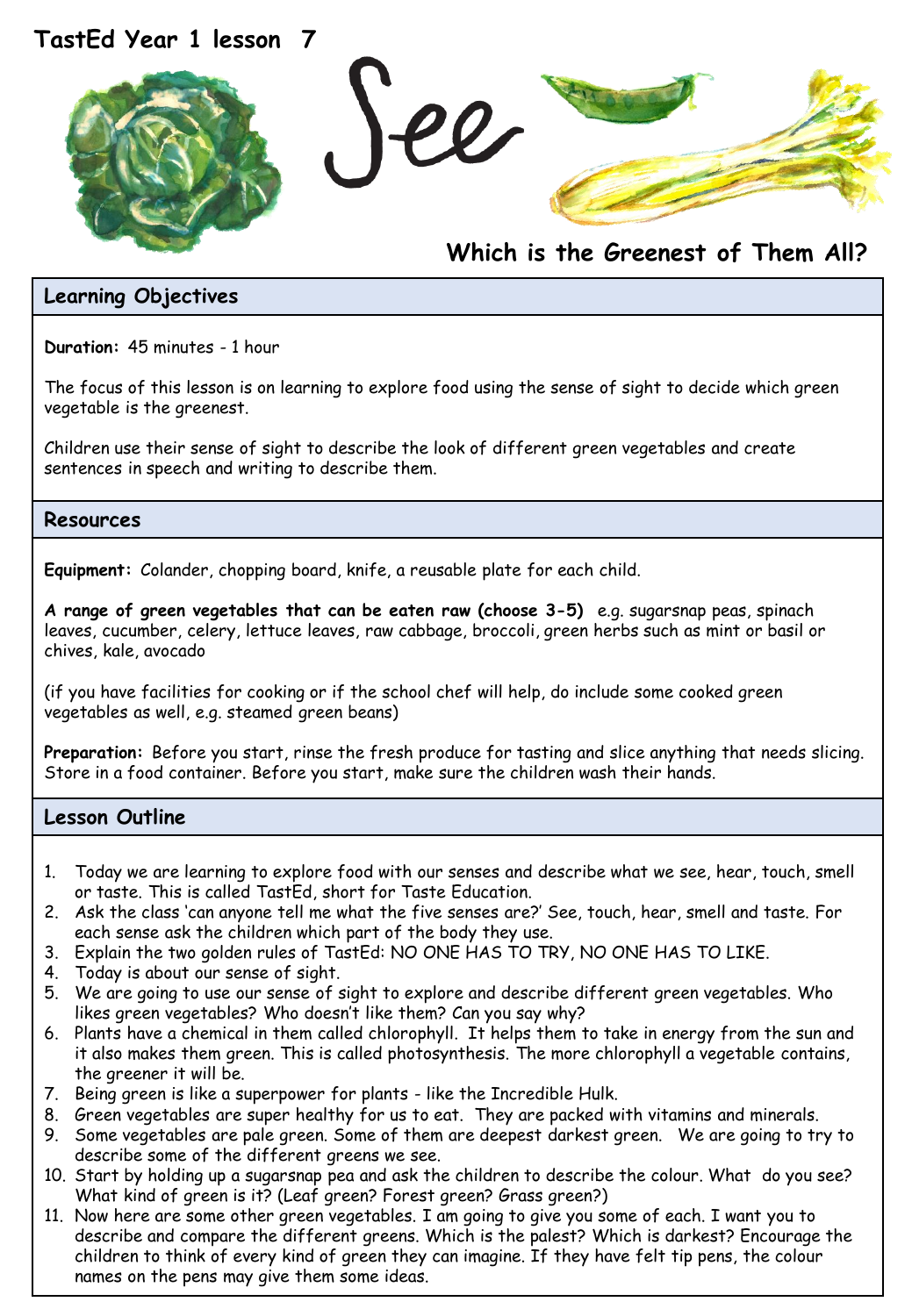- 12. Now we will try the vegetables and see how they taste different. Remember you don't have to try if you don't want to. You can also try by touching, licking, smelling.
- 13. Write a sentence about how the green vegetables looked… 'The spinach was darker green than the sugarsnap pea. 'The cucumber looked pale green like water in a river'.
- 14. What did you learn about the vegetables using your sense of sight? (Which vegetable do you think contained the most chlorophyll?)
- 15. Did anyone try anything new today? (Share observations with the whole class).

# **Word Bank for Green vegetables**

**Colours:** forest green, olive green, grass green, pale green, bright green, dark green, khaki, neon green, frog green, grasshopper green, jade green, leaf green, moss green, pea green

**Similes** like the Hulk, like a dinosaur, like a lizard, like a frog, like a field, like moss

**Success Criteria**

- I can use my sense of sight to explore the look of green vegetables
- I can use different words- in speech and writing to describe the look and especially the colour of different green vegetables.
- I can talk about what I like and understand that not everyone has the same tastes.

#### **Curriculum links**

**Writing**: Composing a sentence orally before writing it. (NC p. 24).

**Year 1 Science**: 'describe the importance for humans of…eating the rights amounts of different types of food' – with reference to green vegetables.

**Plant science:** learning that plants get energy from the sun.

# **School Kitchen**

Link to choosing green vegetables during school lunch